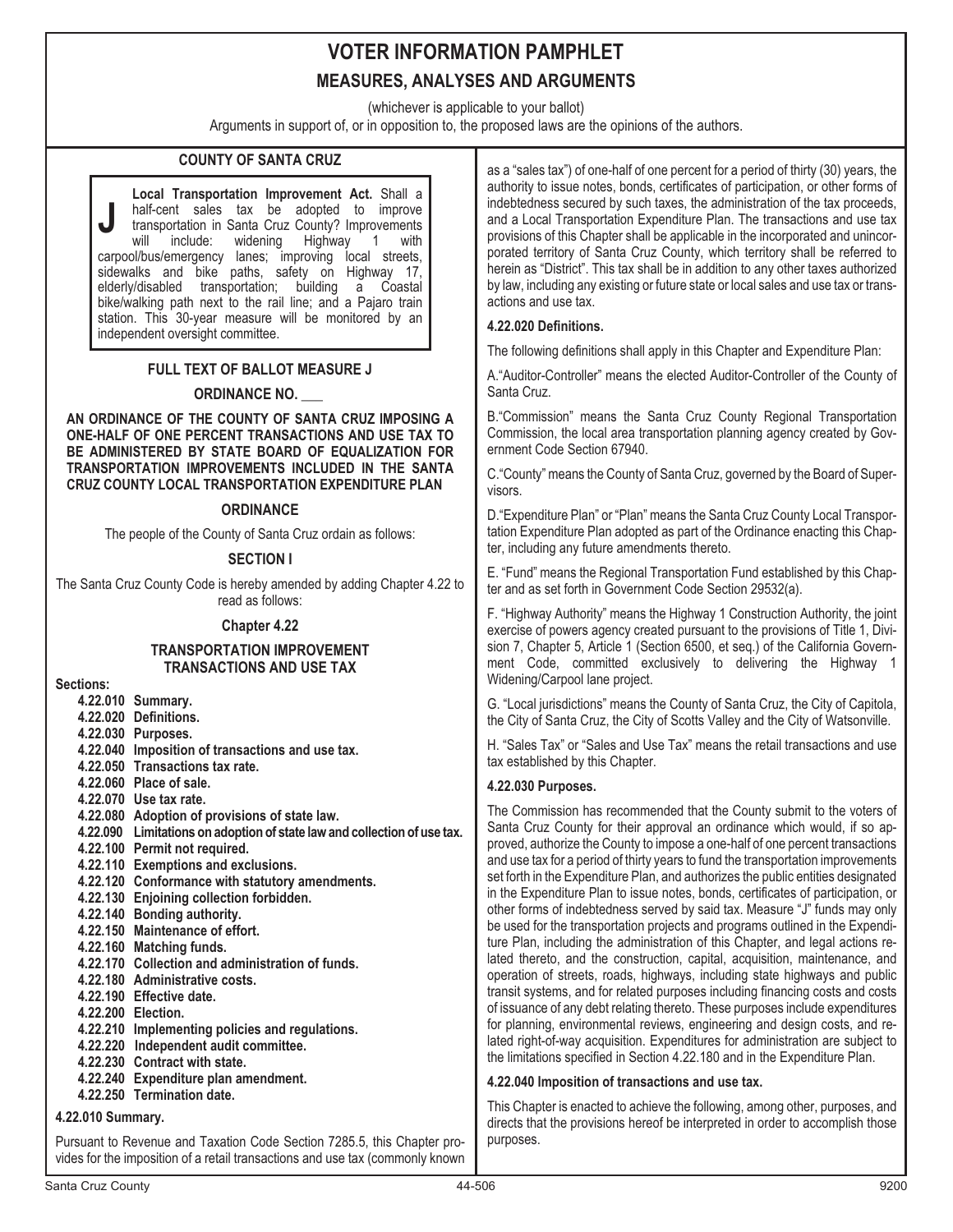(whichever is applicable to your ballot)

Arguments in support of, or in opposition to, the proposed laws are the opinions of the authors.

A.To impose a one-half of one percent transactions and use tax for a thirty (30) year period in accordance with the provisions of Revenue and Taxation Code Section 7285.5; B. To adopt a one-half of one percent transactions and use tax ordinance which incorporates provisions identical to those of the Sales and Use Tax Law of the State of California, in sofar as those provisions are not inconsistant with the requirements and limitations set forth in Part 1.6 (commencing with Section 7251 and following) of Division 2 of the Revenue and Taxation Code; C. To adopt a one-half of one percent transactions and use tax ordinance which imposes a tax that can be administered and collected by the State Board of Equalization in a manner that adapts itself as fully as practicable to, and requires the least possible deviation from, the existing statutory and administrative procedures followed by the State Board of Equalization in administering and collecting sales and use taxes; D. To adopt a one-half of one percent transactions and use tax ordinance which can be administered in a manner which will be, to the greatest degree possible, consistent with the provisions of Part 1.6 of Division 2 of the Revenue and Taxation Code (commencing with Section 7251 and following), minimize the cost of collecting this transactions and use tax and at the same time minimize the burden of record keeping upon persons subject to taxation under the provisions of this Chapter; and E. Consistent with the amendment process specified in Section 4.22.240, the tax to be imposed by this Chapter may be retired earlier than the full 30-year term if funds are no longer needed for debt service and if all projects and commitments in the Expenditure Plan have been fulfilled. **4.22.050 Transactions tax rate.** For the privilege of selling tangible personal property at retail, a tax is hereby imposed upon all retailers in the incorporated and unincorporated territory of the District at the rate of one-half of one percent (0.50%) of the gross receipts of any retailer from the sale of all tangible personal property sold at retail in said territory on and after the operative date of the tax established by this Chapter. **4.22.060 Place of sale.** For the purposes of this Chapter, all retail sales are consummated at the place of business of the retailer unless the tangible personal property sold is delivered by the retailer or his agent to an out-of-state destination or to a common carrier for delivery to an out-of-state destination. The gross receipts from such sales shall include delivery charges, when such charges are subject to the state sales and use tax, regardless of the place to which delivery is made. In the event a retailer has no permanent place of business in the State or has more than one place of business, the place or places at which the retail sales are consummated shall be determined under rules and regulations to be prescribed and adopted by the State Board of Equalization. **4.22.070 Use tax rate.** An excise tax is hereby imposed on the storage, use or other consumption in the District of tangible personal property purchased from any retailer on and after the operative date of the tax established by this Chapter for storage, use or other consumption in said territory at the rate of one-half of one percent (0.50 %) of the sales price of the property. The sales price shall include delivery charges when such charges are subject to state sales or use tax regardless of the place to which delivery is made. **4.22.080 Adoption of provisions of state law.** Except as otherwise provided in this Chapter and except insofar as they are inconsistent with the provisions of Part 1.6 of Division 2 of the Revenue and Taxation Code, all of the provisions of Part 1 (commencing with Section 6001) of Division 2 of the Revenue and Taxation Code are hereby adopted and made a part of this Chapter as though fully set forth herein. **4.22.090 Limitations on adoption of state law and collection of use tax.** In adopting the provisions of Part 1 of Division 2 of the Revenue and Taxation Code: A. Wherever the State of California is named or referred to as the taxing agency, the name of this County shall be substituted therefore. However, the substitution shall not be made when: 1. The word "State" is used as a part of the title of the State Controller, State Treasurer, State Board of Control, State Board of Equalization, State Treasury, or the Constitution of the State of California; 2. The result of that substitution would require action to be taken by or against this County or any agency, officer, or employee thereof rather than by or against the State Board of Equalization, in performing the functions incident to the administration or operation of this Chapter. 3. In those sections, including, but not necessarily limited to sections referring to the exterior boundaries of the State of California, where the result of the substitution would be to: a. Provide an exemption from this tax with respect to certain sales, storage, use or other consumption of tangible personal property which would not otherwise be exempt from this tax while such sales, storage, use or other consumption remain subject to tax by the State under the provisions of Part 1 of Division 2 of the Revenue and Taxation Code, or; b. Impose this tax with respect to certain sales, storage, use or other consumption of tangible personal property which would not be subject to tax by the state under the said provision of that code. 4. In Sections 6701, 6702 (except in the last sentence thereof), 6711, 6715, 6737, 6797 or 6828 of the Revenue and Taxation Code. B. The word "County" shall be substituted for the word "State" in the phrase "retailer engaged in business in this State" in Section 6203 and in the definition of that phrase in Section 6203. **4.22.100 Permit not required.** If a seller's permit has been issued to a retailer under Section 6067 of the Revenue and Taxation Code, an additional transactor's permit shall not be required by this Chapter. **4.22.110 Exemptions and exclusions.** A.There shall be excluded from the measure of the transactions tax and the use tax the amount of any sales tax or use tax imposed by the State of California or by any city, city and county, or county pursuant to the Bradley-Burns Uniform Local Sales and Use Tax Law or the amount of any state-administered transactions or use tax. B. There are exempted from the computation of the amount of transactions tax the gross receipts from: 1. Sales of tangible personal property, other than fuel or petroleum products, to operators of aircraft to be used or consumed principally outside the county in which the sale is made and directly and exclusively in the use of such aircraft as common carriers of persons or property under the authority of the laws of this State, the United States, or any foreign government. 2. Sales of property to be used outside the county which is shipped to a point outside the District, pursuant to the contract of sale, by delivery to such point by the retailer or his agent, or by delivery by the retailer to a carrier for shipment to a consignee at such point. For the purposes of this paragraph, delivery to a point outside the District shall be satisfied: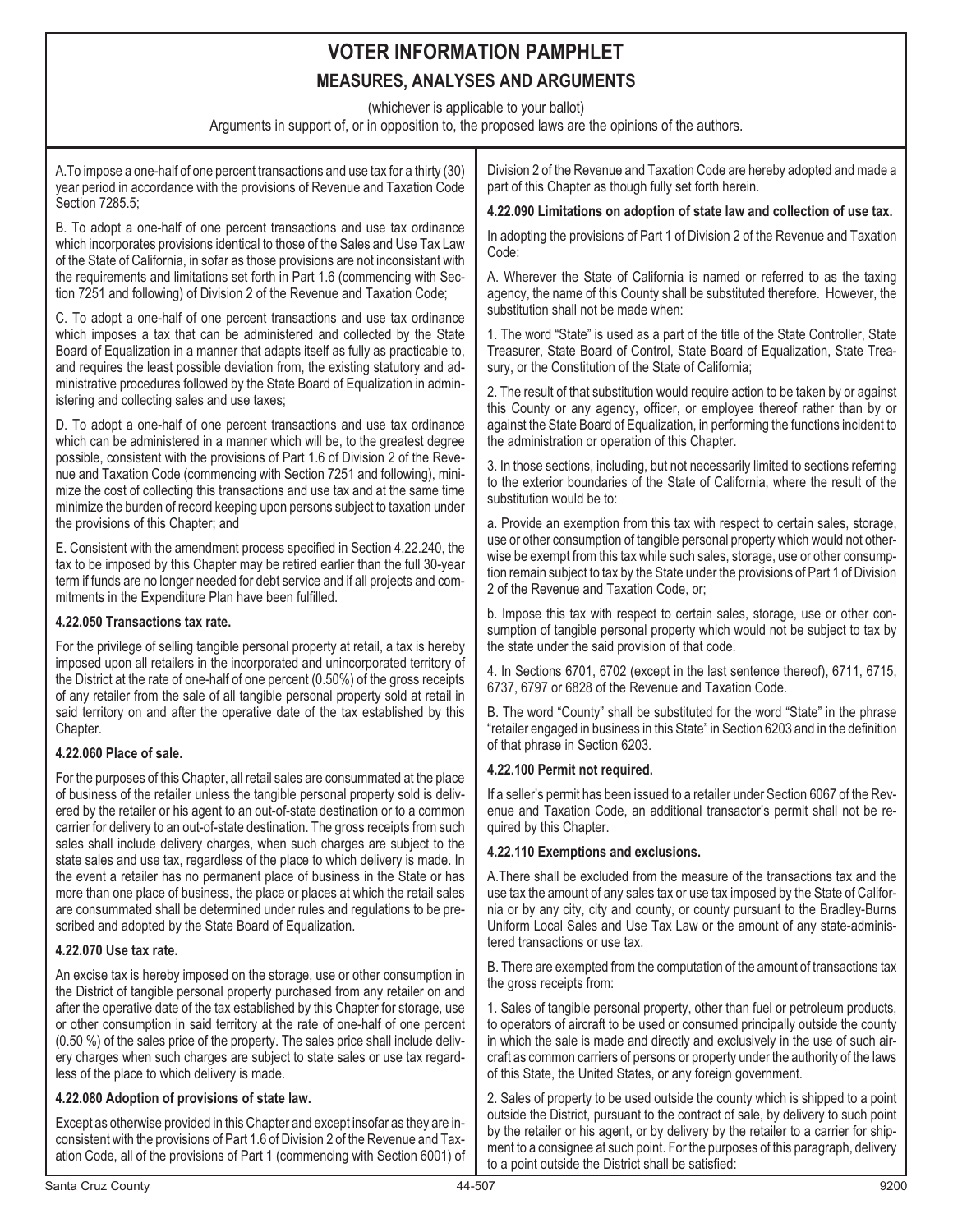(whichever is applicable to your ballot)

Arguments in support of, or in opposition to, the proposed laws are the opinions of the authors.

a. With respect to vehicles (other than commercial vehicles) subject to registration pursuant to Chapter 1 (commencing with Section 4000) of Division 3 of the Vehicle Code, aircraft licensed in compliance with Section 21411 of the Public Utilities Code, and undocumented vessels registered under Division 3.5 (commencing with Section 9840) of the Vehicle Code by registration to an out-of-District address and by a declaration under penalty of perjury, signed by the buyer, stating that such address is, in fact, his or her principal place of residence; and

b. With respect to commercial vehicles, by registration to a place of business out-of-County and declaration under penalty of perjury, signed by the buyer, that the vehicle will be operated from that address.

3. The sale of tangible personal property if the seller is obligated to furnish the property for a fixed price pursuant to a contract entered into prior to the operative date of this ordinance.

4. A lease of tangible personal property which is a continuing sale of such property, for any period of time for which the lessor is obligated to lease the property for an amount fixed by the lease prior to the operative date of this ordinance.

5. For the purposes of subparagraphs (3) and (4) of this section, the sale or lease of tangible personal property shall be deemed not to be obligated pursuant to a contract or lease for any period of time for which any party to the contract or lease has the unconditional right to terminate the contract or lease upon notice, whether or not such right is exercised.

C. There are exempted from the use tax imposed by this Chapter, the storage, use or other consumption in this District of tangible personal property:

1. The gross receipts from the sale of which have been subject to a transactions tax under any state-administered transactions and use tax ordinance.

2. Other than fuel or petroleum products purchased by operators of aircraft and used or consumed by such operators directly and exclusively in the use of such aircraft as common carriers of persons or property for hire or compensation under a certificate of public convenience and necessity issued pursuant to the laws of this State, the United States, or any foreign government. This exemption is in addition to the exemptions provided in Sections 6366 and 6366.1 of the Revenue and Taxation Code of the State of California.

3. If the purchaser is obligated to purchase the property for a fixed price pursuant to a contract entered into prior to the operative date of this Chapter.

4. If the possession of, or the exercise of any right or power over, the tangible personal property arises under a lease which is a continuing purchase of such property for any period of time for which the lessee is obligated to lease the property for an amount fixed by a lease prior to the operative date of this Chapter.

5. For the purposes of subparagraphs (3) and (4) of this section, storage, use, or other consumption, or possession of, or exercise of any right or power over, tangible personal property shall be deemed not to be obligated pursuant to a contract or lease for any period of time for which any party to the contract or lease has the unconditional right to terminate the contract or lease upon notice, whether or not such right is exercised.

6. Except as provided in subparagraph (7), a retailer engaged in business in the District shall not be required to collect use tax from the purchaser of tangible personal property, unless the retailer ships or delivers the property into the District or participates within the District in making the sale of the property, including, but not limited to, soliciting or receiving the order, either directly or indirectly, at a place of business of the retailer in the District or through any representative, agent, canvasser, solicitor, subsidiary, or person in the District under the authority of the retailer.

7. "A retailer engaged in business in the District " shall also include any retailer of any of the following: vehicles subject to registration pursuant to Chapter 1 (commencing with Section 4000) of Division 3 of the Vehicle Code, aircraft licensed in compliance with Section 21411 of the Public Utilities Code, or undocumented vessels registered under Division 3.5 (commencing with Section 9840) of the Vehicle Code. That retailer shall be required to collect use tax from any purchaser who registers or licenses the vehicle, vessel, or aircraft at an address in the District.

D. Any person subject to use tax under this Chapter may credit against that tax any transactions tax or reimbursement for transactions tax paid to a district imposing, or retailer liable for a transactions tax pursuant to Part 1.6 of Division 2 of the Revenue and Taxation Code with respect to the sale to the person of the property the storage, use or other consumption of which is subject to the use tax.

# **4.22.120 Conformance with statutory amendments.**

All amendments subsequent to the effective date of this Chapter, to Part 1 of Division 2 of the Revenue and Taxation Code relating to sales and use taxes and which are not inconsistent with Part 1.6 and Part 1.7 of Division 2 of the Revenue and Taxation Code, and all amendments to Part 1.6 and Part 1.7 of Division 2 of the Revenue and Taxation Code, shall automatically become a part of this Chapter, provided however, that no such amendment shall operate so as to affect the rate of tax imposed by this Chapter.

# **4.22.130 Enjoining collection forbidden.**

No injunction or writ of mandate or other legal or equitable process shall issue in any suit, action or proceeding in any court against the State or the County, or against any officer of the State or the County, to prevent or enjoin the collection under this Chapter, or Part 1.6 of Division 2 of the Revenue and Taxation Code, of any tax or any amount of tax required to be collected.

# **4.22.140 Bonding authority.**

Upon voter approval of Measure "J", the designated public entities shall have the power to sell, issue or incur, from time to time, on or before the collection of taxes, notes, bonds, certificates of participation, or other evidence of indebtedness, including, but not limited to, capital appreciation bonds, and to secure such indebtedness solely by way of a pledge of the present and future collection of taxes, for financing capital outlay expenditures described in the Expenditure Plan and this Chapter. Pursuant to this Chapter, the maximum bonded indebtedness which may be outstanding at any one time shall be an amount equal to the sum of the principal of, and interest on, the bonds, but not to exceed the estimated proceeds of the tax as determined by the Expenditure Plan. The amount of bonds outstanding at any one time does not include the amount of bonds, refunding bonds or bond anticipation notes for which funds necessary for the payment thereof have been set aside for that purpose in a trust or escrow account.

#### **4.22.150 Maintenance of effort.**

By the enactment of this Chapter, it is intended that the additional funds to be provided to from the imposition of this transactions (sales) and use tax shall be used to supplement statutory commitments and required developer fees being used for transportation purposes.

# **4.22.160 Matching funds.**

Notwithstanding the maintenance of effort requirements of Section 4.22.150, funds from Measure "J" may and are expected to be used as matching funds in order to leverage other federal, state, local or private transportation or other funds for applicable transportation projects and programs.

**4.22.170 Collection and administration of funds.**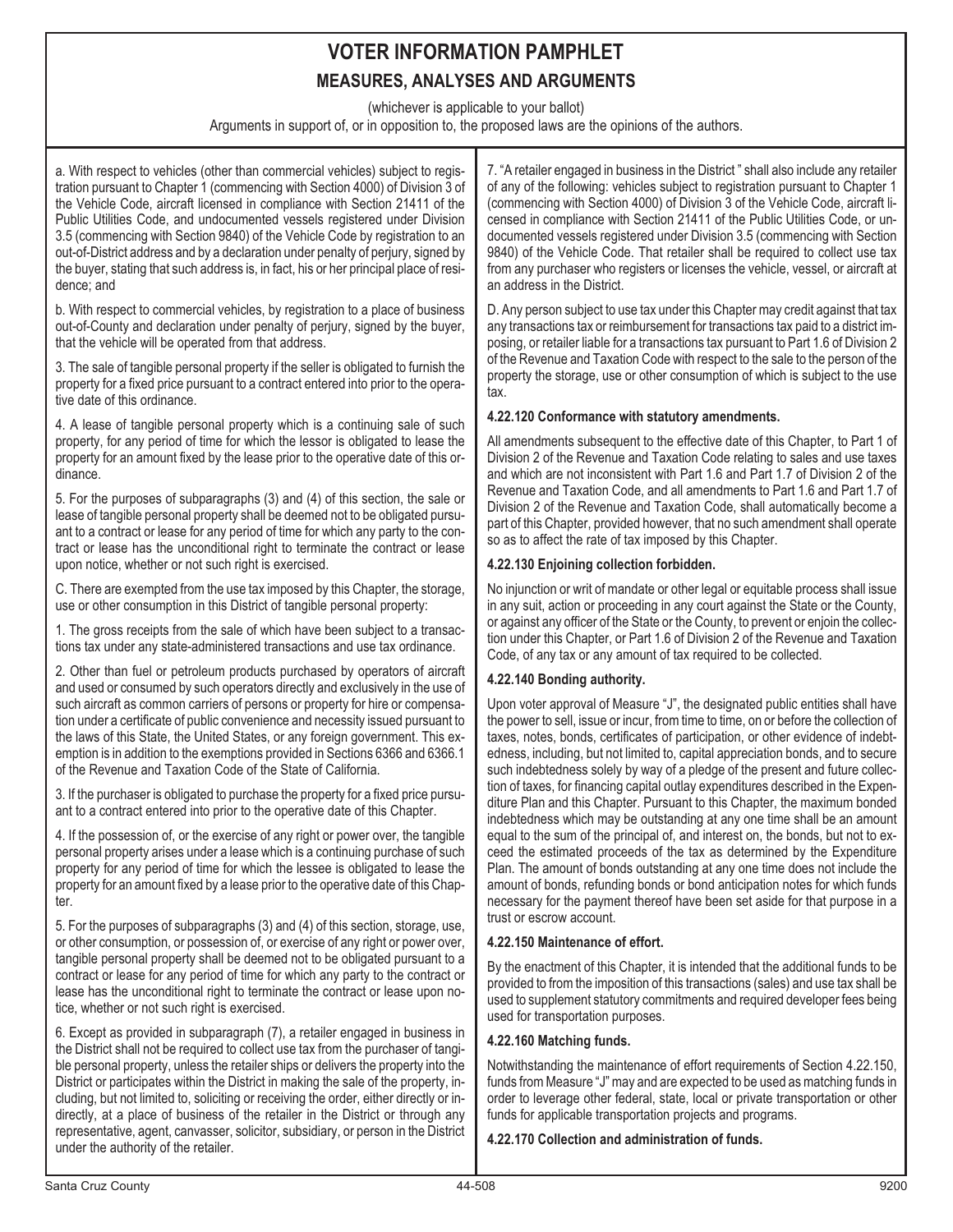(whichever is applicable to your ballot)

Arguments in support of, or in opposition to, the proposed laws are the opinions of the authors.

The County shall impose and collect Measure "J" funds, and the Auditor-Controller shall establish and maintain a Regional Transportation Fund and allocate revenues derived from Measure "J" consistent with the Expenditure Plan authority cited herein. The Commission will administer the Expenditure Plan except for those funds allocated to the Highway Authority or local jurisdictions pursuant to the Expenditure Plan.

# **4.22.180 Administrative costs.**

The Auditor-Controller shall be authorized to expend up to one percent (1%) of the annual net amount of revenue raised by Measure "J" for administrative expenses, audits, programming processes, reporting, financing costs, and other implementation and oversight responsibilities as may be necessary to administer the Expenditure Plan. The Commission shall be authorized to annually invoice the Auditor-Controller for the cost of compiling and publishing an annual report, providing public information concerning Measure "J" and other administrative responsibilities.

# **4.22.190 Effective and operative dates.**

The Ordinance enacting this Chapter shall become effective according to law only if at least two-thirds of the electors voting on the Measure at the election on November 2, 2004, vote to approve its enactment. Pursuant to Revenue and Taxation Code Section 7265, this Chapter shall become operative on the first day of the first calendar quarter, commencing more than 110 days after the enactment of the Ordinance or as soon thereafter as applicable law permits.

# **4.22.200 Election.**

The County shall call an election for voter approval of Measure "J", which election shall be held on November 2, 2004. The election shall be called and conducted in the same manner as provided by law for the conduct of elections by a county. Approval of Measure "J", and the imposition of the Measure "J" transactions and use tax described herein, shall require the affirmative vote of at least two-thirds of the electors voting on the Measure.

# **4.22.210 Implementing policies and regulations.**

Upon approval of Measure "J" by two-thirds of the electors voting on the Measure, the Commission, the Highway Authority, and the local jurisdictions may each adopt policies and procedures and take such other action as may be necessary for the implementation of the Expenditure Plan authorized by this Chapter.

# **4.22.220 Independent audit committee.**

A.An independent audit committee shall be established to oversee annual financial audits of the Fund, allocations, and expenditures of revenues from the Fund. Annual audits shall be published in at least two local newspapers of general circulation and shall otherwise be made fully available to the public.

B.The independent audit committee shall consist of of four members. The following named entities, its successor entity, or if the entity ceases to exist, a comparable entity designated by the Commission, shall each appoint one person as follows:

1. A person appointed by the League of Women Voters.

2. A person appointed by the Santa Cruz County Grand Jury sitting at the time a vacancy arises. This person shall not be a current member of the Grand Jury.

3. A person appointed by the Presiding Judge of the Santa Cruz County courts.

4. A person appointed by the Cabrillo College Board of Trustees.

C. Each committee member appointed shall serve a four year term, and may serve for more than one term.

D. .Appointees do not need to be members of their appointing entities. No elected officials or Board members or alternates of any agency that is a recipient of Measure "J" funds shall be appointed to the Independent Audit Committee.

E. The committee shall adopt a conflict of interest code in accordance with the Political Reform Act of 1974.

# **4.22.230 Contract with state.**

Prior to the operative date, the County shall contract with the State Board of Equalization to perform all functions incident to the administration and operation of this transactions and use tax ordinance; provided, that if the County shall not have contracted with the State Board of Equalization prior to the operative date, it shall nevertheless so contract and in such a case the operative date shall be the first day of the first calendar quarter following the execution of such a contract.

# **4.22.240 Expenditure plan amendments.**

Amendments to this Chapter or the Expenditure Plan for Measure "J", may only be made by an affirmative vote of the electors voting on the amendment. Until any such amendments are approved, the then existing Expenditure Plan shall remain in full force and effect.

# **4.22.250 Termination date.**

This Chapter shall terminate and shall be of no further force and effect on that date that is thirty years after the operative date provided in Section 4.22.190.

# **SECTION II**

In accordance with the requirements of Revenue and Taxation Code § 7285.5, the following expenditure plan describes those specific projects for which the revenues from the transactions and use tax established by Chapter 4.22 of the Santa Cruz County may be expended:

# **SANTA CRUZ COUNTY LOCAL TRANSPORTATION EXPENDITURE PLAN**

# **1. INTRODUCTION**

# **1A. SUMMARY**

The Santa Cruz County Local Transportation Expenditure Plan ("Expenditure Plan" or "Plan"), presented by the Santa Cruz County Regional Transportation Commission ("Commission"), identifies transportation improvements to be funded from a new one-half of one percent transactions and use tax, if two-thirds of the electors voting on November 2, 2004 approve Measure "J".

The major projects to be funded by the Expenditure Plan are:

- Highway 1 Widening to add new carpool/bus lanes between Santa Cruz and Aptos
	- o New Bicycle/Pedestrian crossings over Highway 1
	- o Highway 1 Express Buses
	- o Highway 1 Park and Ride Lots and Carpool Programs
- Local Transportation Improvements for Streets/Roads/Bicycles/Pedestrians/Transit
- Highway 17 Safety Programs
- Senior and Disabled Transportation Services
- A Coastal Bicycle and Pedestrian Trail next to the rail line between Santa Cruz and Watsonville
- A Train Station at the Watsonville-Pajaro Junction in Monterey County that links with trains to the Bay Area and the rest of California

The projects and programs included in the Expenditure Plan are designed to be implemented over the next 30 years. This Expenditure Plan is presented to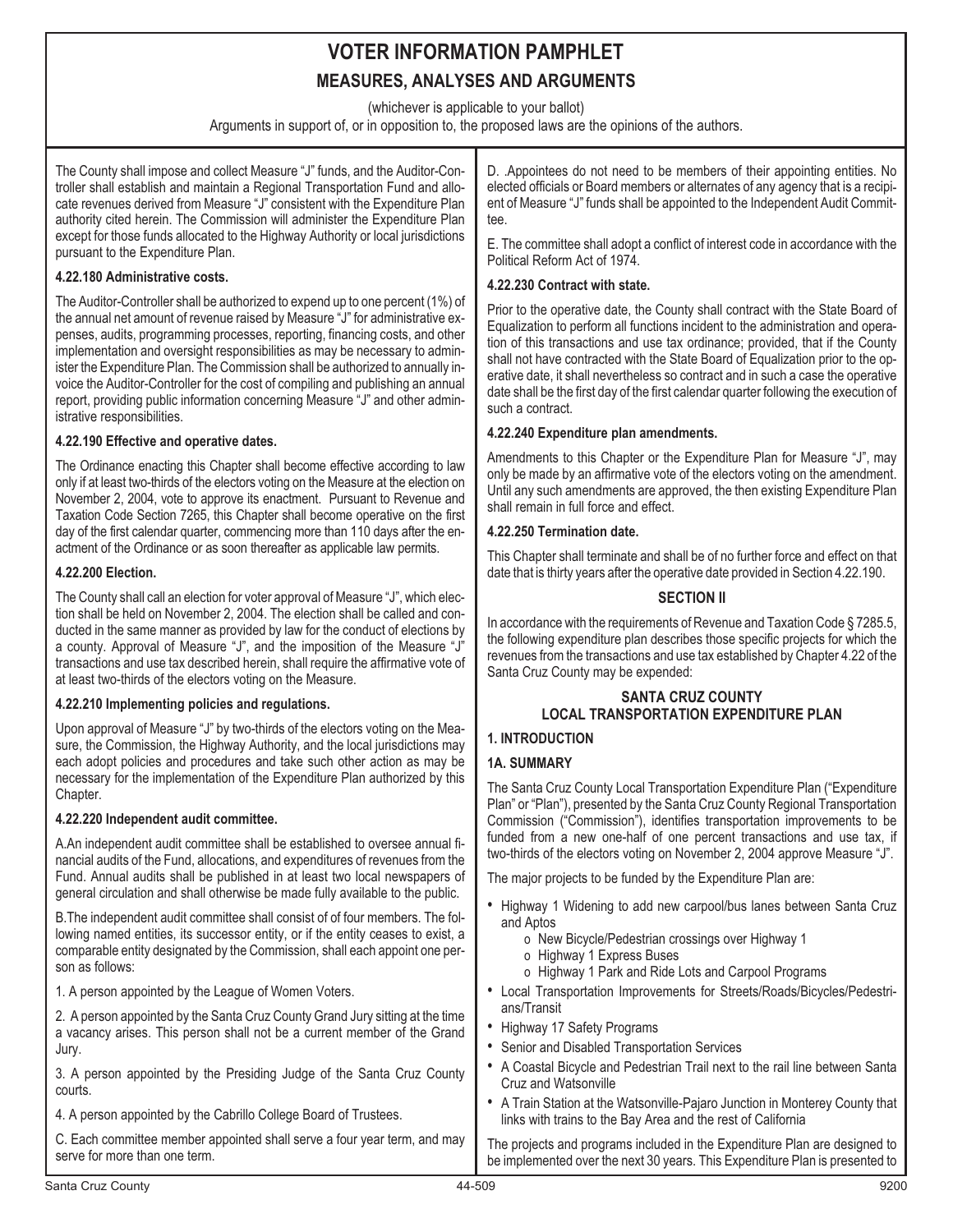(whichever is applicable to your ballot)

Arguments in support of, or in opposition to, the proposed laws are the opinions of the authors.

the voters of Santa Cruz County as a means to fill the funding shortfall to: implement necessary highway, local street and road, transit, rail, bicycle, and pedestrian projects; provide adequate maintenance and improvements on the local street and road system; accommodate and promote economic growth throughout the county; and provide specialized programs to meet the needs of commuters, youth and the growing senior and disabled population.

## **1B. GOALS AND OBJECTIVES**

The purpose of the Expenditure Plan is to implement the goals and priorities of the *2001 Santa Cruz County Regional Transportation Plan* through investment in a set of projects and programs contained in the *Regional Transportation Plan* that include planning, maintenance and rehabilitation of, and improvements to the county's multi-modal transportation system.

### **1C. STRUCTURE**

This Expenditure Plan is organized into six sections:

- Section 1: Introduction provides a summary of the purpose and goals of the Plan.
- Section 2: General Provisions provides further context on the Plan's policies and administration.
- Section 3: Plan Summary provides the Plan's investment detail by category.
- Section 4: Description of Projects and Programs contains detailed descriptions of the projects and programs (by category and subcategory), and the types of items that are eligible for funding under each of them.
- Section 5: Implementation Provisions describes the process for prioritizing and allocating funds following adoption of the Plan.

Section 6: Severance Provisions

### **2. GENERALPROVISIONS**

# **2A. BASIS FOR REVENUE AND COST ESTIMATES**

#### **2A1. SALES TAX REVENUES:**

Revenues are estimated using economic projections that real growth in taxable sales will be 1.5% over the 30-year period of the Plan. The projection estimates the total revenue level at \$577 million (in 2003 dollars). This estimate is based on historical trends in sales and use tax receipts in Santa Cruz County, and was developed by the County of Santa Cruz ("County") in collaboration with the Regional Transportation Commission.

Measure "J" revenue estimates have not been adjusted to reflect inflation. It is assumed that inflation revenue increases will be offset by inflation costs to deliver the projects.

# **2A2. OTHER REVENUES**

Based on historical trends, Federal and State participation in highway, transit, and non-highway roadway improvements in Santa Cruz County is assumed to be an average of \$5 million per year, programmed biannually by the California Transportation Commission through the State Transportation Improvement Program (STIP) process. An additional \$4 million in federal funds are allocated to the region annually through the Federal Surface Transportation Act (currently TEA-21). The Santa Cruz County Regional Transportation Commission currently programs all of these funds on a discretionary basis consistent with state and federal law and regional and local policy. Additional revenues are allocated directly to cities and counties for transportation projects.

Revenues generated through the transactions (sales) and use tax measure will supplement the traditional transportation revenue sources identified above to complete implementation of the projects and programs identified in this Expenditure Plan. It is expected that the availability of locally-generated transportation revenues through the transactions (sales) and use tax measure will increase the potential to attract additional state and federal discretionary funds.

## **2A3. BASIS FOR COST ESTIMATES**

All cost estimates used in this plan are based on preliminary engineering studies or program needs and expressed in 2003 dollars. Future costs may increase due to inflation or other factors. The 2003 cost estimates are to be used to determine the proportionate distribution of funds to the categories of projects and programs identified in the Plan.

### **2B. ADMINISTRATION OF THE SALES AND USE TAX MEASURE**

All sales and use tax measure funds shall be collected by and distributed through the County Auditor Controller. The Auditor-Controller shall establish a new fund in the County Treasury entitled "Measure "J" Regional Transportation Fund". The Auditor-Controller shall allocate Measure "J" funds consistent with Section 4 of this Plan to the Highway 1 Construction Authority ("Highway Authority"), to local jurisdictions, and to the Commission. In order to maximize efficient and cost-effective use of Measure "J" funds and reduce debt service, the Auditor-Controller is authorized, upon request of the Commission and Highway Authority and in consultation with other fund recipients, to modify annual allocations consistent with Section 5B, as long as overall Plan allocation levels are met.

The Commission, which currently allocates, administers and oversees the expenditure of federal and state funding for local and regional transportation projects and programs, shall allocate, administer and oversee the expenditure of all Measure "J" funds which are not directly allocated to the Highway Authority or to local jurisdictions.

### **2C. RESTRICTION OF FUNDS**

Sales and use tax revenues shall be spent on capital projects rather than to fund administration, operations and maintenance of existing transportation services, unless otherwise explicitly specified in the Plan Description in Section 4 as eligible non-capital expenses. In accordance with enabling legislation and adopted principles, transactions (sales) and use tax revenues generated pursuant to this plan shall be subject to the following restrictions:

a. Sales and use tax revenues shall be used to supplement and under no circumstances replace existing local revenues used for transportation purposes.

b. Proceeds from the sale or liquidation of capital assets funded with transactions (sales) and use tax revenues shall be returned to the Auditor-Controller (in proportion to the contribution of transactions (sales) and use tax revenues to the total original cost of the asset), for re-allocation to eligible expenses within the categories from which funds were originally expended

c. Measure "J" funds may be used as matching funds to leverage other funding sources.

d.Upon joint request by the Commission and Highway Authority, the Auditor Controller may make loans to other transportation projects from the Measure "J" Regional Transportation Fund if allowed for by cash flow, debt service, and prudent management of other demands on the fund by Plan projects. This will not affect the funding percentage to the local jurisdictions.

#### **2D. BONDING AUTHORITY**

The Highway Authority and the Commission shall be authorized to request the County and its related entities to issue, from time to time, limited notes, bonds, certificates of participation, or other forms of indebtedness, payable from Measure "J" sales and use tax revenues.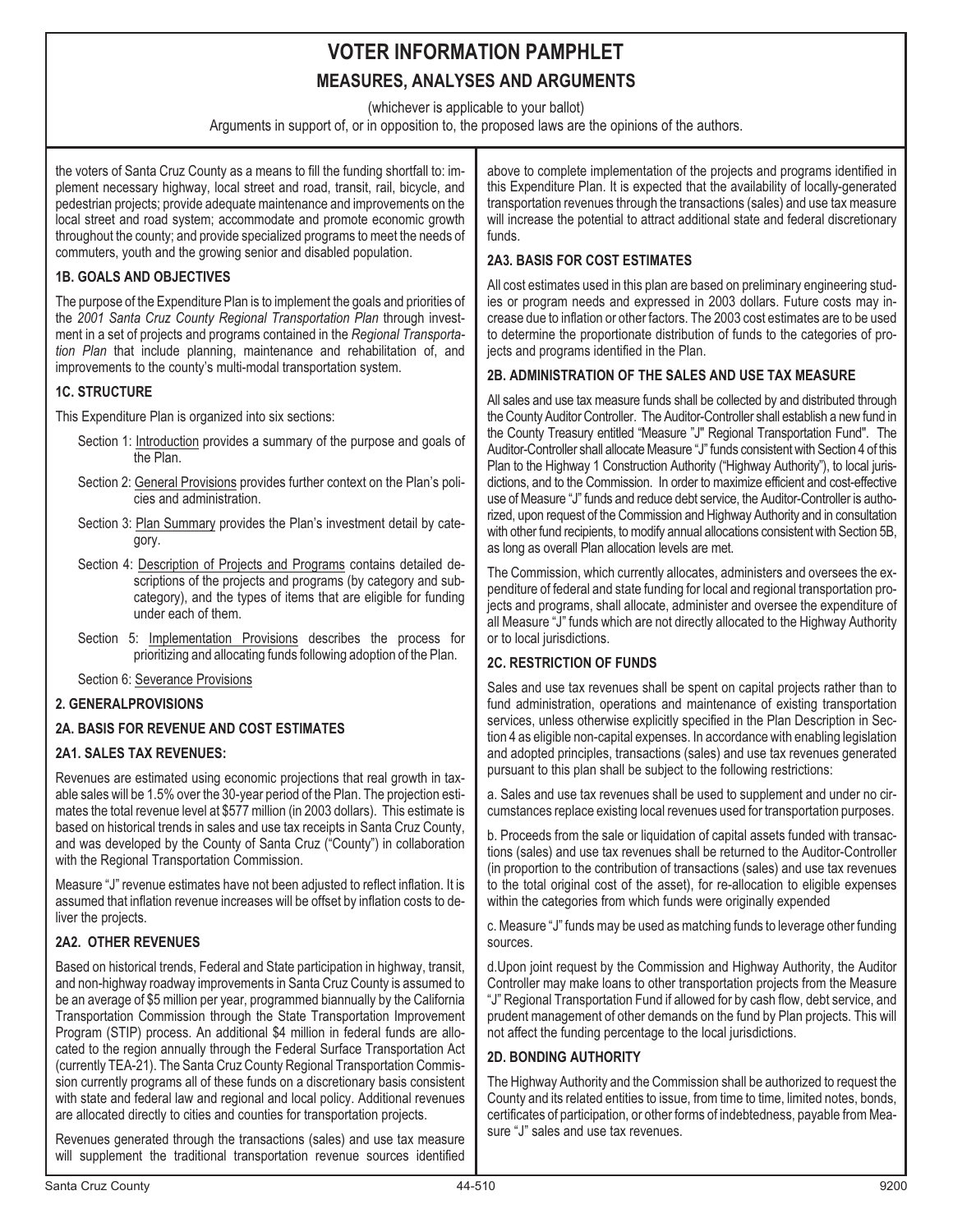(whichever is applicable to your ballot)

Arguments in support of, or in opposition to, the proposed laws are the opinions of the authors.

It shall be the priority of this Plan that the issuance of bonds, certificates of participation, or other form of indebtedness for the Highway 1 Widening/Carpool Lane project, as necessary, shall take precedence over the issuance of bonds, certificates of participation, or other forms of indebtedness for other Plan projects. Debt Service on any Highway 1 Widening/Carpool Lane project financing shall have priority over other distributions.

# **2E. ENVIRONMENTAL REVIEW**

Environmental reporting, review and approval procedures as provided for under the California Environmental Quality Act (CEQA), and/or the National Environmental Policy Act (NEPA), and other applicable laws shall be carried out as a prerequisite to the construction of any project to be funded partially or entirely with Measure "J" funds. Final design and alignment of specific projects may change in order to mitigate environmental impacts.

Program-level environmental review of the projects included in this Expenditure Plan has been conducted as part of adoption of the 2001 Santa Cruz County Regional Transportation Plan and an addendum to that plan has been prepared which specifically addresses this ordinance and Expenditure Plan.

# **3. PLAN SUMMARY**

Table 1 summarizes the one-half of one percent transactions (sales) and use tax revenue allocations by project category and subcategory in constant 2003 dollars. The Local Transportation Expenditure Plan is fiscally constrained to the total funding expected to be available for each category.

Adoption of an ordinance to implement a new one-half of one percent transactions (sales) and use tax is necessary in order to fund the projects and programs listed in Table 1; this Plan is included as part of that ordinance. The tax shall be continued for the period of implementation of the Expenditure Plan and its updates, which is 30 years.

# **TABLE 1: Santa Cruz County Expenditure Plan Summary**

(\$ millions, shown in 2003 dollars - assumes 1.5% real growth in taxable sales) **Highway 1 Projects:**

|                                                                                             | Percentage | Total Est.    |  |
|---------------------------------------------------------------------------------------------|------------|---------------|--|
|                                                                                             |            | Revenues      |  |
| Highway 1 Widening/Carpool Lane Project                                                     | 63.0%      | \$363M        |  |
| Highway 1 Bicycle/Pedestrian Crossings                                                      | $1.0\%$    | \$6M          |  |
| Highway 1 Express Buses                                                                     | 1.0%       | \$6M          |  |
| Highway 1 Park and Ride Lots and Carpool<br>Programs                                        | $1.5\%$    | \$9M          |  |
| <b>Subtotal</b>                                                                             | 66.5%      | \$384M        |  |
| <b>Allocation of Remaining Revenues to Other Projects:</b>                                  |            |               |  |
| Local City & County Transportation Improvements<br>- Street/Road/Bicycle/Pedestrian/Transit | 19.5%      | \$112M        |  |
| Highway 17 Safety Programs                                                                  | $1.0\%$    | \$6M          |  |
| Senior & Disabled Transportation Services                                                   | 4.0%       | \$23M         |  |
| Watsonville-Pajaro Junction Rail Station                                                    | $1.0\%$    | \$6M          |  |
| Coastal Bicycle/Pedestrian Trail, adjacent to<br>Rail Line                                  | 4.0%       | \$23M         |  |
| Contingency/Reserve                                                                         | 3.0%       | \$17M         |  |
| Administration                                                                              | 1.0%       | \$6M          |  |
| <b>Subtotal</b>                                                                             | 33.5%      | \$193M        |  |
| <b>TOTAL:</b>                                                                               | 100%       | \$577 million |  |
|                                                                                             |            |               |  |

**NOTE:** *Measure "J" estimates have not been adjusted to reflect inflation. It is assumed that inflation revenue increases will be offset by inflation costs to deliver the projects. All dollar amounts are approximate and have been rounded to the nearest million; see text for allocation instruction details.*

# **4. DESCRIPTION OF PROJECTS AND PROGRAMS TO BE FUNDED**

This section contains general descriptions of the projects, categories and subcategories in the Plan, the types of projects or programs that are eligible for funding under each category, and allocation procedures. The final scope, cost, and project limits of all improvements will be determined through noticed public hearings, and environmental review processes.

# **4A. HIGHWAY 1 PROJECTS**

State highways provide essential regional and local mobility for Santa Cruz County residents, businesses, and visitors. State highway improvement projects are needed to address local congestion and safety problems beyond those which can be funded with existing state and federal revenues. Projected state and federal formula funds are inadequate to fund most major highway improvements in Santa Cruz County. Measure "J" funds will supplement those funding sources and will cover the remaining costs estimated to accomplish the following highway improvements:

#### **4A1. HIGHWAY 1 WIDENING/CARPOOL LANES PROJECT - 63% per year (\$363 million)**

- x Widen Highway 1 from Morrissey Boulevard south to Aptos with one additional High Occupancy Vehicle (HOV) lane in each direction, for use by carpools, buses, and emergency vehicles
- x Add auxiliary lanes to improve merging of traffic at specific freeway interchanges
- x Add metering lights at on-ramps where appropriate/feasible
- x Add soundwalls and landscaping where appropriate
- x Modify interchanges and over-crossings as needed and improve bicycle/pedestrian facilities on those over-crossings
- x Use notes, bonds, certificates of finance, or other forms of indebtedness to finance construction of the project as soon as possible.

Allocation Instructions: Sixty-three percent (63%) of annual Measure "J" revenues shall be allocated by the Auditor-Controller to the Highway Authority for the Highway 1 Widening/Carpool Lane project. The total anticipated cost is \$491 million (including bicycle/pedestrian crossings listed below and anticipated interest payments on bonds). It is anticipated that a portion (\$101 million) of the total project cost will be funded from federal and state funding sources, as well as interest earned on the Measure "J" funds.

### **4A2. HIGHWAY 1 BICYCLE/PEDESTRIAN CROSSINGS - 1% per year (\$6 million)**

In order to improve bicycle and pedestrian movement between communities on either side of Highway 1, funds will be used to construct bicycle/pedestrian bridges crossing over Highway 1 generally in the areas of Live Oak, and Aptos, and improve bicycle and pedestrian facilities on existing crossings. Exact locations will be determined during the project development phase of the Highway 1 Widening/Carpool Lane project.

Allocation Instructions: One percent (1%) of annual Measure "J" revenues shall be allocated by the Auditor-Controller to the Highway Authority for construction of the crossings as part of the Highway 1 Widening/Carpool Lane project.

# **4A3. HIGHWAY 1 EXPRESS BUSES - 1% per year (\$6 million)**

Provide additional express bus service on Highway 1 between Santa Cruz and Watsonville, and major destinations within the county, including UCSC and Cabrillo College, in order to provide a reasonable alternative to the auto-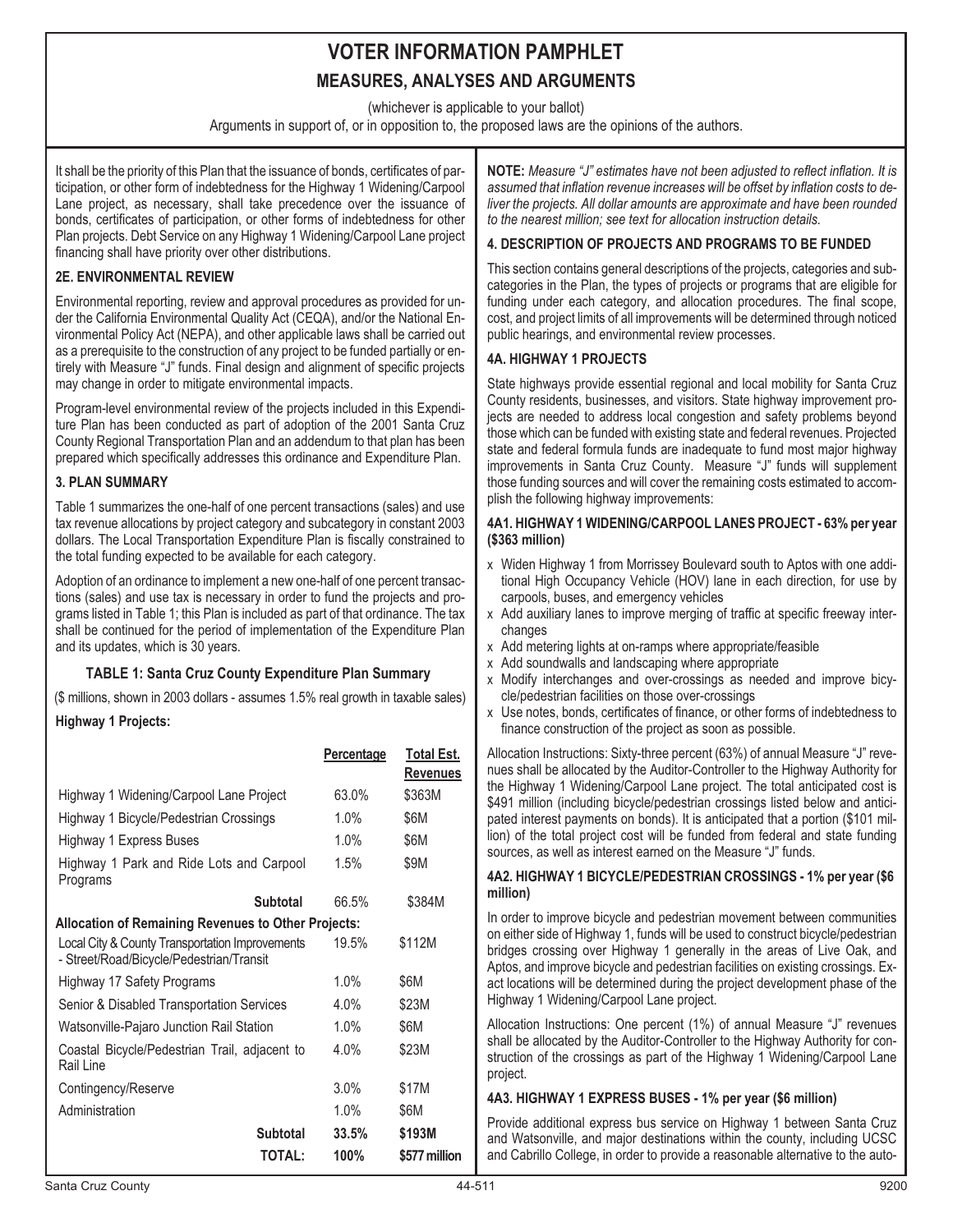(whichever is applicable to your ballot)

Arguments in support of, or in opposition to, the proposed laws are the opinions of the authors.

mobile for daily commuters who travel within the region. Measure "J" funds will be made available for operation of these services (eligible non-capital expense) and to match federal funds for capital bus purchases.

Public transportation offers communities many benefits - reduced traffic congestion and lower emissions, reduced wear and tear on roads, reduced parking demand, and essential access for non-drivers and those unable to afford automobiles. By providing access to schools, jobs, visitor attractions, and shopping, public transportation is a vital force in the local economy.

Allocation Instructions: One percent (1%) of annual Measure "J" revenues shall be allocated by the Auditor-Controller to the Commission for Highway 1 Express Buses.

# **4A4. HIGHWAY 1 PARK AND RIDE LOTS and CARPOOL/ALTERNATIVE TRANSPORTATION PROGRAMS - 1.5% per year (\$9 million)**

Commuter traffic created by Santa Cruz County residents traveling between, north, mid, and south County and traveling to jobs in neighboring Santa Clara and Monterey counties adds significantly to the peak hour congestion on the local streets and the highway system. A number of programs have been implemented to maximize the number of people using the transportation network by encouraging commuters to share rides, reduce congestion, and take advantage of travel in the "carpool" lanes proposed in the Highway 1 Widening project. These programs may include: rideshare matching services; incentive programs; vanpool "seed money"; buspool subsidies; and park and ride lot leases. These programs will encourage maximum use of new highway lanes and will become even more essential in the future as traffic growth increases (eligible non-capital expense).

Allocation Instructions:One and one-half of one percent (1.5%) of annual Measure "J" revenues shall be allocated by the Auditor-Controller to the Commission for Highway 1 park and ride lots and carpool/alternative transportation programs.

#### **4B. LOCAL CITY AND COUNTY TRANSPORTATION IMPROVEMENTS STREET RESURFACING/MAINTENANCE, BICYCLE, PEDESTRIAN, AND TRANSIT - 19.5% per year (\$112 M)**

The existing local street/road, bicycle, and pedestrian systems are critical to the every day movement of people within the county. Much of the local street system has reached its expected life-cycle and years of deferred maintenance have resulted in an accelerated rate of pavement deterioration. Continued deferred maintenance will result in an exponential increase in the cost of roadway rehabilitation and reconstruction. Additionally, many sections of the county currently have inadequate bicycle and pedestrian facilities and programs. Current resources, without generation of new transactions (sales) and use tax revenues for transportation cannot provide adequate funding to maintain the local street and road system nor expand the bicycle and pedestrian system at the level necessary to adequately serve the public.

Projects that could be funded using revenues from Measure "J" may include:

- Fixing pot holes on local streets and roads, roadway repairs, rehabilitation and reconstruction
- Improvements to the Highway 1/9 intersection in the City of Santa Cruz
- New and improved sidewalks, especially near schools
- New and improved bicycle facilities, consistent with local agency bicycle plans
- Crossing guards (eligible non-capital expense)
- Improvements to transit facilities/service/park and ride lots

These funds will supplement existing federal, state, and local funds. Local transportation improvements adjacent to new residential and business developments will continue to be funded by local development fees. In order to be eligible for these funds, each agency will be required to adopt a Five-Year Capital Improvement Program, updated annually and adopted following a public hearing.

Allocation Instructions: Nineteen and one-half of a percent (19.5%) of annual Measure "J" revenues shall be allocated by the Auditor-Controller to the Cities of Capitola, Santa Cruz, Scotts Valley, and Watsonville and to the County for local street and road maintenance and improvements by a formula calculated annually based on proportionate population as reported annually by the State Department of Finance (DOF).

# **4C. HIGHWAY 17 SAFETY PROGRAMS - 1% (\$6 million)**

- x Continue extra California Highway Patrol (CHP) enforcement (eligible non-capital expense)
- x Widen shoulders where feasible
- x Install traffic message signs and automated traffic monitoring stations
- x Other Safety measures

Allocation Instructions: One percent (1%) of the annual Measure "J" revenues shall be allocated by the Auditor-Controller to the Commission for Highway 17 safety projects.

#### **4D. TRANSPORTATION FOR SENIORS AND PERSONS WITH DISABILITIES - 4% per year (\$23 million)**

## **4D1. Expanded Transportation Services for Seniors and Persons with Disabilities**

Seniors and disabled persons are becoming an increasing percentage of the population each year. For seniors (age 60 and older) and persons with disabilities, access to healthcare, social services, shopping, and recreation is a key to quality of life. In addition, a number of specialized transportation programs have been implemented which meet specialized needs for transportation to medical services, social service agencies and programs, shopping and other purposes that cannot be met by conventional transit. An aging population will require expanded and enhanced specialized transportation services for the elderly and disabled in the future (eligible non-capital expense). To allow transit access, construction of new wheelchair curb ramps, reconstruction of existing ramps, and related roadway work will permit ease of movement for the mobility impaired, with an emphasis on areas near fixed route transit.

Allocation Instructions: Four percent (4%) of annual Measure "J" revenues shall be allocated by the Auditor-Controller to the Commission for transportation projects and services for seniors and persons with disabilities.

#### **4E. WATSONVILLE-PAJARO JUNCTION RAIL STATION FOR PASSENGER RAIL SERVICE TO THE BAY AREA AND THE REST OF CALIFORNIA - 1% (\$6 million)**

In order to enhance regional access for local residents and visitors, funds will be used to build a passenger rail station just south of Watsonville in Monterey County at Pajaro Station. This station will be served by Caltrain and Amtrak service to the San Francisco Bay Are and the rest of California. It is projected that 90% of the users of this station will be Santa Cruz County residents.

Allocation Instructions: One percent (1%) of the annual Measure "J" revenues shall be allocated by the Auditor-Controller to the Commission for the Watsonville-Pajaro Rail Station project. The project will be implemented by the Transportation Agency for Monterey County in coordination with the Commission.

# **4F. COASTAL BICYCLE/PEDESTRIAN TRAIL - 4% (\$23 million)**

The Coastal Bicycle/Pedestrian Trail, a path or "Rail Trail" adjacent to (not in place of) the Santa Cruz Branch Rail Line, will extend between Davenport and Watsonville. The rail corridor offers spectacular views of the Monterey Bay, historic trestles, and a flat surface free of automobile traffic. This trail will offer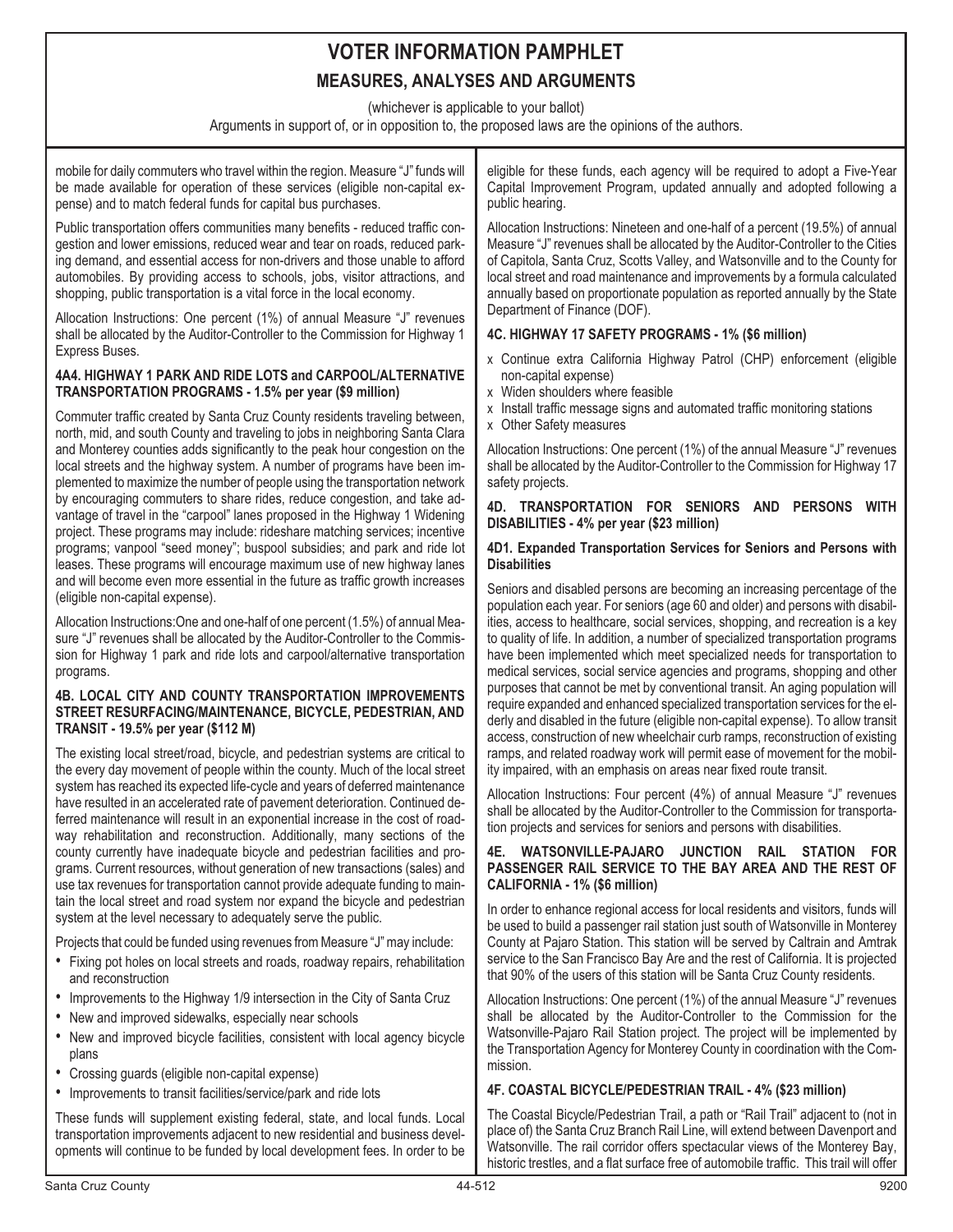(whichever is applicable to your ballot)

Arguments in support of, or in opposition to, the proposed laws are the opinions of the authors.

both commuter and recreational bicyclists and walkers a safe and enjoyable way to travel. Due to limited right-of-way in some sections of the rail right-of-way, portions of the trail may be designated on adjacent streets and roads.

Allocation Instructions: Four percent of the annual Measure "J" revenues shall be allocated by the Auditor-Controller to the Commission for the Coastal Bicycle/Pedestrian Trail.

# **4G. CONTINGENCY RESERVE - 3% per year (\$17 million)**

In anticipation of possible cost overruns or project modifications that may arise for any of the specific projects listed herein, a 3% contingency is included in the Plan.

Allocation Instructions: Three percent (3%) of annual Measure "J" revenues shall be retained by the Auditor-Controller for this purpose, to be allocated by agreement of the Commission, the Highway Authority and the local jurisdictions for projects identified in the Plan as deemed to be necessary. If there are any funds remaining in the Contingency Reserve at the end of the term of the tax, those funds shall be allocated by the Auditor-Controller to the projects by the relative percentages in the Expenditure Plan.

# **4H. ADMINISTRATION - 1% per year (\$6 million)**

Annual funds are needed by the Auditor-Controller and the Commission to administer and oversee implementation of this Plan (eligible non-capital expense).

Allocation Instructions: The Auditor-Controller shall be authorized to collect up to one percent (1%) of the annual net amount of revenue raised by Measure "J" for administrative expenses, audits, programming processes, reporting, financial costs, and other implementation and oversight responsibilities as may be necessary to administer the Expenditure Plan. The Commission shall be authorized to annually invoice the Auditor-Controller for the cost of compiling and publishing an annual report, providing public information concerning Measure "J" and other administrative responsibilities. Any excess administration funds may be redistributed by the Auditor-Controller according to the percentages for projects included in this Expenditure Plan.

# **5. IMPLEMENTATION PROVISIONS**

# **5A. TAXPAYER ACCOUNTABILITY SAFEGUARDS**

# **5A1. Legal Dedication of Funds**

Measure "J" funds may only be used for transportation purposes and as described in the Ordinance and Plan governing this program, including the construction, environmental mitigation of transportation projects, capital activities, acquisition, maintenance, and operation of streets, roads, highways, including state highways and public transit systems and for related purposes. These purposes include but are not limited to expenditures for planning, environmental reviews, engineering and design, related right-of-way acquisition, construction, and payment of principal and interest on notes, bonds, certificates of participation, or other forms of indebtedness.

# **5A2. Independent Audit Committee**

An Independent Audit Committee shall be established to oversee annual independent fiscal audits of the expenditure of tax revenues raised by Measure "J". The audits, which shall be published in local newspapers, posted on the web, and otherwise made available to the public, shall include the Independent Audit Committee's conclusions as to whether the expenditure of Measure "J" tax revenues is or is not in accordance with the Santa Cruz County Local Transportation Expenditure Plan as adopted by the voters in approving the transactions (sales) and use tax measure on November 2, 2004, and as may be amended consistent with the Ordinance and Plan. The audits shall report on whether requirements of this Ordinance and Plan have been met and that no more than one percent (1%) of total transactions (sales) and use tax revenues are used to administer this Plan, consistent with Section 4H.

The Independent Audit Committee shall be appointed as set forth in Section 4.22.220.

# **5B. FUNDING FLEXIBILITY AND BONDING TO EXPEDITE PROJECTS**

The Auditor-Controller and Commission are authorized to make maximum use of available funds by temporarily shifting allocations between projects and programs which are included in the Plan, so long as no project included herein is deprived of needed funding. However, the proportionate shares for areas and purposes over the 30-year period may not be changed without an amendment of the Plan, as approved by the voters.

Designated entities may also use bonds to speed implementation of some projects.

### **5C. INFORMING THE PUBLIC OF MEASURE "J" FUNDING SUPPORT**

All state highway, transit, and local arterial projects and programs using Measure "J" transactions (sales) and use tax revenues shall be signed or otherwise noted to inform the public that voter approved Measure "J" revenues are being used to support the project.

### **5D.TERMINATION OF THE TAX**

The transactions (sales) and use tax authorized to be collected by the voters shall terminate on that date that is thirty years after the operative date provided in Section 4.22.190 of the Santa Cruz County Code. This tax may be retired early if funds are no longer needed for debt service and if all projects and commitments in the Expenditure Plan have been fulfilled.

# **SECTION III**

If any provision of this Ordinance, including, but not limited to, any tax or other matter contained in the Santa Cruz County Local Transportation Expenditure Plan or Chapter 4.22 of the Santa Cruz County Code, is for any reason held invalid or unenforceable by a court of competent jurisdiction, that holding shall not affect the validity or enforceability of the remaining provisions of this Ordinance, and the people of the County of Santa Cruz declare that it would have passed each part of this Ordinance irrespective of the validity of any other part.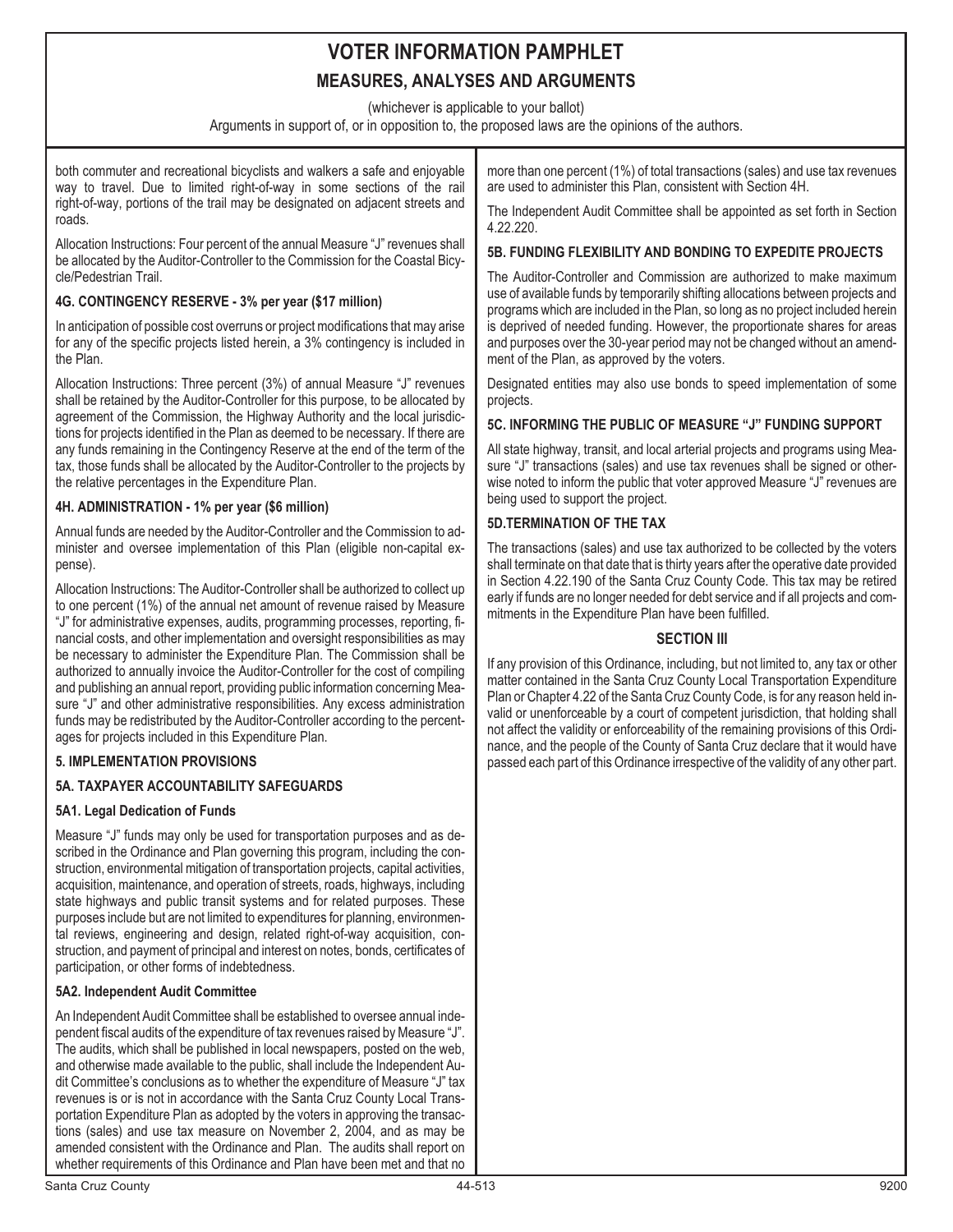(whichever is applicable to your ballot)

Arguments in support of, or in opposition to, the proposed laws are the opinions of the authors.

# **IMPARTIAL ANALYSIS BY COUNTY COUNSEL MEASURE J**

#### **Local Transportation Improvement Act**

This ballot measure, if adopted by the voters, would enact a one-half of one  $(½)$  percent increase to the sales tax rate applied throughout the cities and unincorporated area of the County of Santa Cruz. All revenue produced by the proposed sales tax increase would be deposited into the Regional Transportation Fund, required by the measure to be established and maintained by the County Auditor-Controller.

The Regional Transportation Fund may only legally be used to finance the transportation improvement projects described in the Local Transportation Expenditure Plan included in and approved as part of the ballot measure.

The current sales tax rate in the City of Santa Cruz is eight and one-quarter (8¼) percent while the rate for the remaining cities and unincorporated area is eight (8) percent. Accordingly, if this ballot measure is adopted the sales tax rate would add one-half of one  $(\frac{1}{2})$  percent to the existing rate for each city and the unincorporated area for a thirty year period.

The proposed increased sales tax, like the current sales tax, would be imposed upon the sale of all tangible personal property sold at retail within the cities and the unincorporated area of the County as well as upon the storage, use or other consumption of tangible personal property purchased from any retailer in the cities and County.

This ballot measure proposes a "special purpose tax," rather than a "general purpose tax," and requires the affirmative vote of at least two-thirds of those voting for adoption.

Dated: August 17, 2004

s/ DANA MCRAE County Counsel

# **FISCAL IMPACT STATEMENT BY COUNTY AUDITOR-CONTROLLER MEASURE J**

#### **Measure J is a ½¢ Special Tax for Highway 1 and Other Transportation Projections**

Measure J is a special tax to provide funds that can legally be used only for Highway 1 and other local transportation projects specified in the Expenditure Plan for the Measure. The tax is limited to thirty years. The tax may be retired earlier than the full 30-year term if funds are no longer needed for debt service and if all projects and commitments in the Expenditure Plan have been fulfilled.

# **Fiscal Effect**

Measure J is a transactions and use tax, also known as a sales tax. The tax will be paid by residents and visitors on all taxable sales occurring in Santa Cruz County. In general, taxable sales include all retail purchases except food. Taxable sales do not include services.

The direct fiscal impact of a  $\frac{1}{2}$  sales tax is 50 $\phi$  for each one hundred dollars (\$100) spent on taxable transactions. Payment is collected at the time of sale.

# **Estimated Tax Revenue**

The estimated tax revenue over the 30 year life of Measure J is \$577,000,000 measured in 2003 dollars. The revenue estimate includes a 1.5% growth factor each year.

The revenue estimate has not been adjusted for inflation. It is assumed that inflation revenue increases will be offset by inflation in the costs to deliver the projects.

All revenue produced by the Measure would be deposited into the Measure J Regional Transportation Fund established and maintained by the Auditor-Controller.

### **Expenditure Plan**

The Measure is a special tax that is restricted for certain transportation projects set forth in the Measure's Expenditure Plan. Below is a summary of the Expenditure Plan for the estimated Measure J tax revenue. The table shows the percentage distribution and estimated amount rounded to the nearest million dollars for each project to be funded by Measure J tax revenue.

| <b>Project</b>                                                                                                        | %       | <b>Est. Amount</b> |
|-----------------------------------------------------------------------------------------------------------------------|---------|--------------------|
| <b>Highway 1 Projects</b>                                                                                             |         |                    |
| Highway 1 Widening/Carpool and Bus Lanes                                                                              | 63.0%   | \$363,000,000      |
| Highway 1 Bicycle/Pedestrian Crossings<br>$\bullet$                                                                   | 1.0%    | \$6,000,000        |
| Highway 1 Express Buses<br>$\bullet$                                                                                  | 1.0%    | \$6,000,000        |
| Highway 1 Park and Ride Lots and Carpool<br>Programs                                                                  | 1.5%    | \$9,000,000        |
| <b>Other Transportation Projects</b>                                                                                  |         |                    |
| Local City & County Transportation Improve-<br>ments allocated among the cities and the<br>County based on population | 19.5%   | \$112,000,000      |
| Highway 17 Safety Programs                                                                                            | 1.0%    | \$6,000,000        |
| Senior & Disabled Transportation Services                                                                             | $4.0\%$ | \$23,000,000       |
| Watsonville-Pajaro Junction Rail Station                                                                              | 1.0%    | \$6,000,000        |
| Coastal Bicycle/Pedestrian Trail, adjacent to<br>Rail Line                                                            | $4.0\%$ | \$23,000,000       |
| Contingency/Reserve                                                                                                   | $3.0\%$ | \$17,000,000       |
| Administration                                                                                                        | 1.0%    | \$6,000,000        |
| Total                                                                                                                 | 100.0%  | \$577,000,000      |
| <b>Debt</b>                                                                                                           |         |                    |

The Measure authorizes the issuance of debt payable from the Measure's tax revenues. The Measure gives priority for the issuance of debt to the Highway 1 Projects and states that debt service shall have priority over other distributions.

# **Accountability of Funds**

The Measure creates an independent audit committee of four members to oversee the annual financial audits of the funds, allocations and expenditures of revenues of the Regional Transportation Fund.

s/ Gary A. Knutson, Auditor-Controller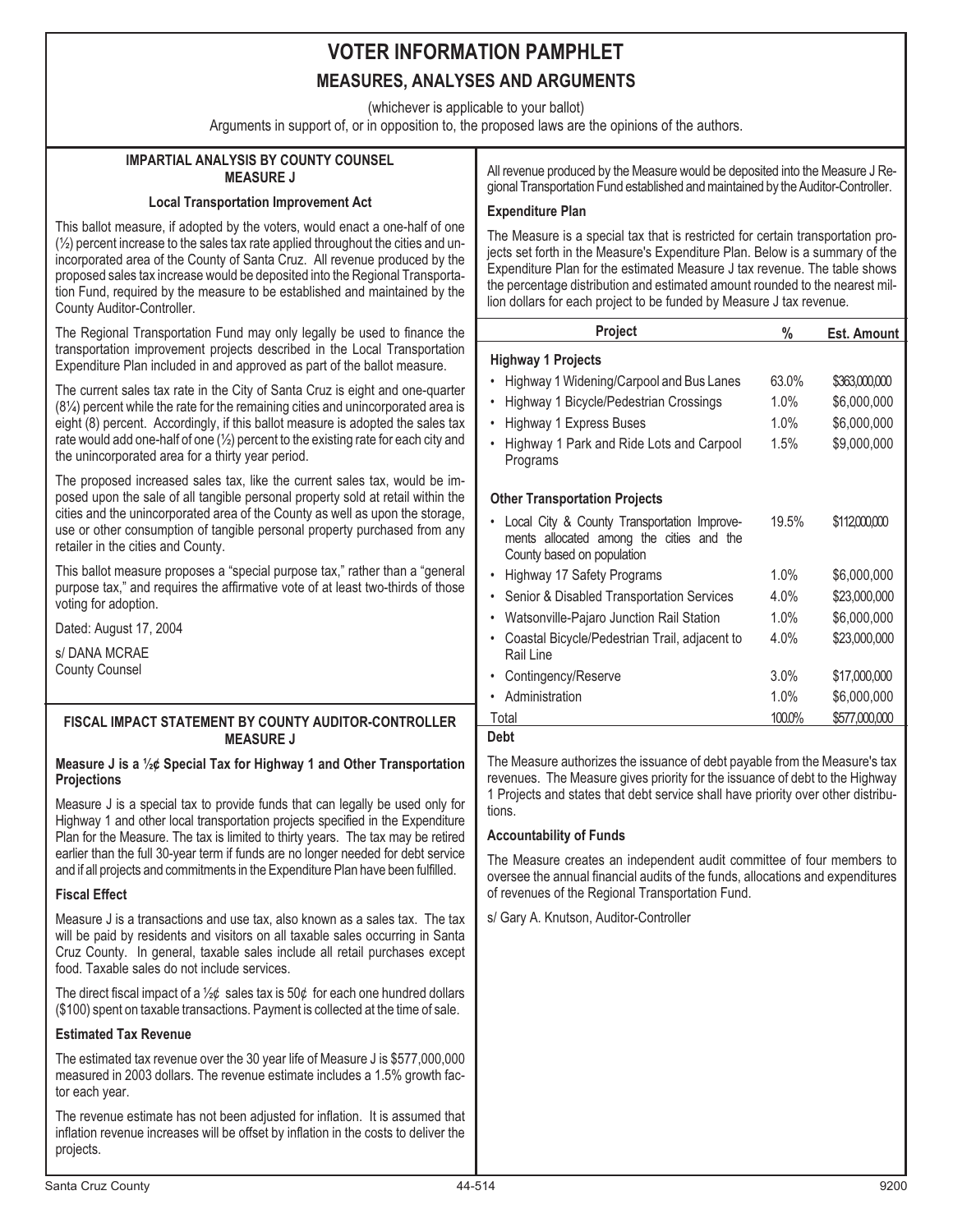# **VOTER INFORMATION PAMPHLET**

# **MEASURES, ANALYSES AND ARGUMENTS**

(whichever is applicable to your ballot)

Arguments in support of, or in opposition to, the proposed laws are the opinions of the authors.

#### **ARGUMENT IN FAVOR OF MEASURE J** With a "YES" vote on Measure J, Santa Cruz County voters can: •• Widen Highway 1 Repair or build neighborhood streets, sidewalks and bike lanes • Purchase Express buses for use on Highway 1 • Build bicycle and pedestrian bridges over the highway • Build a pedestrian/bike trail along the coastal rail line • Provide increased transportation for the elderly and disabled • Build a train station in Pajaro •• Make Highway 17 safer Measure J will enact a 30-year, half-cent sales tax that will be dedicated to these projects. We will solve local problems with local money that can't be taken away or used by the State. Highway 1 was built in the 1950's when Santa Cruz County was a very different place. Since then our population has increased 400% and Highway 1 is now terribly inadequate. Every day thousands of County residents sit in Highway 1 gridlock that now lasts for hours every morning and every afternoon. Not only is considerable time and gasoline wasted, but our air is polluted by thousands of idling cars. In addition, drivers trying to avoid the congestion on Highway 1 crowd neighborhood streets. Even more important than pollution and time loss is the very serious problem of ambulances, fire trucks and police cars that can't get through the traffic in emergencies. With a new lane for high occupancy and emergency vehicles, emergency personnel will be able to get through and save lives and property. The other transportation projects, such as the coastal bike and pedestrian trail, improved local roads, rides for the elderly and safety improvements on Highway 17, will also make Santa Cruz County a better place to live. Our quality of life depends on our willingness to invest in our community. Please join us in supporting Measure J. Let's get our community moving again! Vote "YES" on Measure J!! s/ Mark Tracy, Santa Cruz County Sheriff s/ Sam L. Robustelli, Fire Chief s/ Diane K. Siri, County Superintendent of Schools s/ Ted Burke, Business Owner s/ Tony Campos, County Supervisor **REBUTTAL TO ARGUMENT IN FAVOR OF MEASURE J Measure J** would cost you and every other household over \$5,000, but fails to provide the balanced transportation system that Santa Cruz County deserves. **Emergency access the expensive way** We could do more to help public safety without this boondoggle. An **emergency lane** would be faster, and could be provided without widening, **at a fraction of the cost**. **More air pollution** How could gridlock with six lanes mean less pollution than with four lanes? **The County's own study admits that widening will increase air pollution**, exceeding Monterey Bay area air quality thresholds. **Read the fine print Measure J** is being rushed to the ballot before the full costs of widening Highway 1 are known. The projects listed along with widening were added because polls said voters want balanced transportation funding. **But how secure is the funding for other projects?** Measure J's fine print states: It shall be the priority of this Plan that the issuance of bonds, certificates of participation, or other forms of indebtedness for the Highway 1 Widening/Carpool Lane project, as necessary, shall take precedence over the issuance of bonds, certificates of participation, or other forms of indebtedness for other Plan projects. [Section II-2D] **Who pays?** Highway 1 is a State Highway. Any expansion should be paid for from State highway funds, not by county residents. When budgets are being cut for police, fire, and other basic services, this project is the **wrong use of scarce local tax dollars**. **Please Vote NO on Measure J**. Sierra Club-Santa Cruz County s/ George Jammal, Past Chair s/ Mary E. Hammer, San Lorenzo Valley Community Advocate s/ Marian T. Martinez, Resident, Watsonville s/ Nora Hochman, Union Organizer, Mid County Resident s/ Katherine Beiers, Former Mayor, City of Santa Cruz